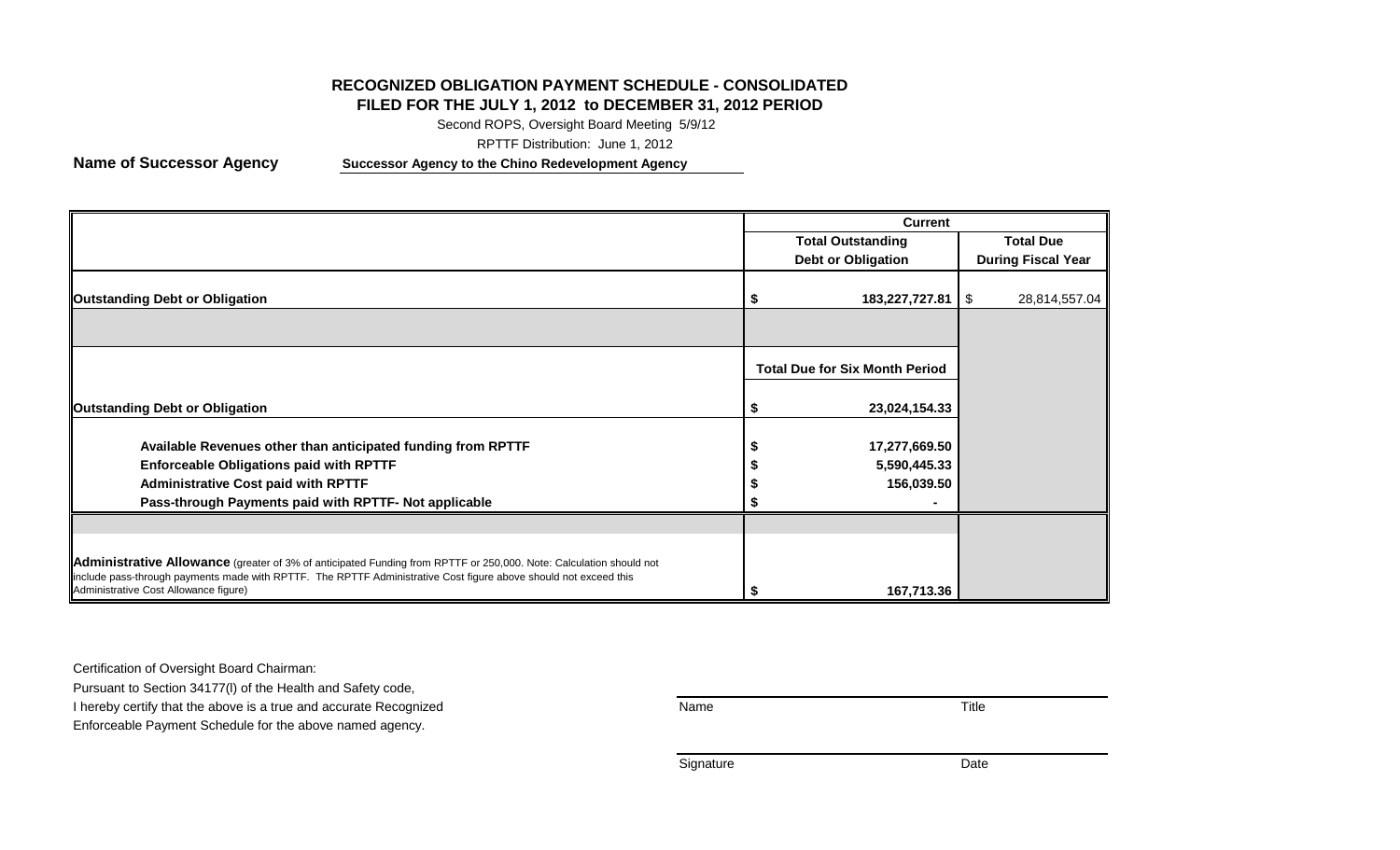Name of Redevelopment Agency: Successor Agency to the Chino Redevelopment Agency **FORM A - Redevelopment Property Tax Trust Fund (RPTTF)** 

Project Area(s) RDA Project Area All Second ROPS, Oversight Board Meeting 5/9/12

**DRAFT RECOGNIZED OBLIGATION PAYMENT SCHEDULE**

|                                |                                | Per AB 26 - Section 34177 (*) |                                      |                                                    |                                            |                                        |                             |          |                      |          |                   |                                                                |              |              |
|--------------------------------|--------------------------------|-------------------------------|--------------------------------------|----------------------------------------------------|--------------------------------------------|----------------------------------------|-----------------------------|----------|----------------------|----------|-------------------|----------------------------------------------------------------|--------------|--------------|
|                                | Contract/Agreement             |                               |                                      | Project<br>Area/Agency Code-<br>Accoun<br>Code(RRC | Total Outstanding<br>Debt or Obligation at | <b>Total Due During</b><br>Fiscal Year | ***<br>Funding              |          |                      |          | Payments by month | Payable from the Redevelopment Property Tax Trust Fund (RPTTF) |              |              |
| Project Name / Debt Obligation | <b>Execution Date</b>          | Payee                         | Description                          | RG01)                                              | 6/30/12                                    | 2012-13**                              | Source                      | Jul 2012 | Aug 2012             | Sep 2012 | Oct 2012          | Nov 2012                                                       | Dec 2012     | Total        |
| 1) 1998-A TAX ALLOCATION BONDS | Off St. 6-29-1998              | Wells Fargo Bank              | Bond issue which funded RDA projects | <b>RR15</b>                                        | 7,972,295.25                               | 767,545.00                             | <b>RPTTF</b>                | 0.00     | .00                  | 1.OO I   | 0.00              | 0.00                                                           | 143,250.00   | 143,250.00   |
| 2) 1998-B TAX ALLOCATION BONDS | Off St. 6-29-1998              | Wells Fargo Bank              | Bond issue which funded RDA projects | <b>RR15</b>                                        | 2,428,057.00                               | 233,062.50                             | <b>RPTTF</b>                | 0.00     | 0.00                 | 0.00     | 0.00              | 0.00                                                           | 54,506.25    | 54,506.25    |
| 3) 2001 A&B TAB                | Off. St 3-20-2001              | Wells Fargo Bank              | Bond issue which funded RDA projects | RR15, RR18                                         | 35.380.711.88                              | 1.931.110.00                           | <b>RPTTF</b>                | 0.00     | 0.00                 | J.00 L   | $0.00 -$          | 0.00                                                           | 556,476.88   | 556,476.88   |
| 4) 2003 TAB                    | Off. St 7-15-2003              | Wells Fargo Bank              | Bond issue which funded RDA projects | RR15, RR18                                         | 4.557.995.00                               | 418,320.00                             | <b>RPTTF</b>                |          | 0.00                 |          | 0.00              | 0.00                                                           | 69,322.50 \$ | 69,322.50    |
| 5) 2006 TAB                    | Off. St. 11-7-2006             | Wells Fargo Bank              | Bond issue to fund RDA projects      | RR15, RR18                                         | 81.626.243.75                              | 3,699,725.00                           | <b>RPTTF</b>                | 0.00     | 0.00                 |          | 0.00              | 0.00                                                           | 1,038,962.50 | 1.038.962.50 |
| 3) Trustee Fees                | <b>Fiscal Agent Agreements</b> | Wells Fargo Bank              | <b>TAB Trustee fees</b>              | RR15, RR18                                         | 337.500.00                                 | 12,500.00                              | <b>RPTTF</b>                | 0.00     | $0.00 -$             | 0.001    | 0.00              | 0.00                                                           | 12,500.00    | 12,500.00    |
| .                              | <b>AAII AIR AAII</b>           |                               |                                      | DD45 DD40                                          | 11000000                                   |                                        | $\sim$ $\sim$ $\sim$ $\sim$ |          | $\sim$ $\sim$ $\sim$ |          |                   | $\sim$ $\sim$                                                  | $\cdots$     | $\cdots$     |

| 2) 1998-B TAX ALLOCATION BONDS                                    | Off St. 6-29-1998              | Wells Fargo Bank            | Bond issue which funded RDA projects              | <b>RR15</b> | 2.428.057.00  | 233.062.50   | <b>RPTTF</b> | 0.00       | 0.00       | 0.00       | 0.00     | 0.00      | 54.506.25 \$ | 54,506.25    |
|-------------------------------------------------------------------|--------------------------------|-----------------------------|---------------------------------------------------|-------------|---------------|--------------|--------------|------------|------------|------------|----------|-----------|--------------|--------------|
| 3) 2001 A&B TAB                                                   | Off. St 3-20-2001              | Wells Fargo Bank            | Bond issue which funded RDA projects              | RR15, RR18  | 35.380.711.88 | 1.931.110.00 | <b>RPTTF</b> | 0.00       | 0.00       | 0.00       | 0.00     | 0.00      | 556,476.88   | 556.476.88   |
| 4) 2003 TAB                                                       | Off. St 7-15-2003              | Wells Fargo Bank            | Bond issue which funded RDA projects              | RR15, RR18  | 4.557.995.00  | 418.320.00   | <b>RPTTF</b> | 0.00       | 0.00       | 0.00       | 0.00     | 0.00      | 69.322.50    | 69.322.50    |
| 5) 2006 TAB                                                       | Off. St. 11-7-2006             | Wells Fargo Bank            | Bond issue to fund RDA projects                   | RR15, RR18  | 81.626.243.75 | 3.699.725.00 | <b>RPTTF</b> | 0.00       | 0.00       | 0.00       | 0.00     | 0.00      | 1.038.962.50 | 1.038.962.50 |
| 6) Trustee Fees                                                   | <b>Fiscal Agent Agreements</b> | Wells Fargo Bank            | <b>TAB Trustee fees</b>                           | RR15, RR18  | 337,500.00    | 12,500.00    | <b>RPTTF</b> | 0.00       | 0.00       | 0.00       | 0.00     | 0.00      | 12,500.00    | 12,500.00    |
| 7) Continuing Disclosure, Arbitrage                               | 2011-045, 6-2-11               | <b>Webb Associates</b>      | Annual Reporting and Calculations                 | RR15, RR18  | 11.200.00     | 11.200.00    | <b>RPTTF</b> | 0.00       | 0.00       | 0.00       | 0.00     | 0.00      | 11.200.00    | 11,200.00    |
| 8) Annual Calc of TI Revenue Limit                                | Off. St 7-15-2003              | HdL. Coren & Cone           | Annual Calculation required by bond documents     | RR15, RR18  | 20,000.00     | 2.000.00     | <b>RPTTF</b> | 0.00       | 0.00       | 0.00       | 0.00     | 0.00      | 2.000.00     | 2,000.00     |
| 9) Country Fair OPA                                               | RDA#57, 8-20-90                | PK I County Fair SC LP      | Tax Increment reimbursement                       | <b>RR15</b> | 3.069.090.00  | 427.484.98   | <b>RPTTF</b> | 0.00       | 0.00       | 0.00       | 0.00     | 0.00      | 213,743.00   | 213,743.00   |
| 10) Operation/maintenance of assets                               |                                | City of Chino               | Operation and maintenance of RDA assets           | RR15, RR18  | 25,000.00     | 25,000.00    | <b>RPTTF</b> | 0.00       | 0.00       | 0.00       | 0.00     | 10.000.00 | 15.000.00    | 25,000.00    |
| 11) Chino Sign Agreement                                          | 2009-026.4-2-09                | Chong Su and Randy Yi       | <b>Sign Operating Covenant</b>                    | RR15, RR18  | 600.00        | 600.00       | <b>RPTTF</b> | 0.00       | 600.00     | 0.00       | 0.00     | 0.00      | 0.00         | 600.00       |
| 12) Richard Gird Bust                                             | 2008-12.9-7-08                 | <b>Noble Design Studios</b> | Gird monument                                     | RR15, RR18  | 2.860.00      | 2.860.00     | <b>RPTTF</b> | 0.00       | 0.00       | 0.00       | 0.00     | 0.00      | 2.860.00     | 2,860.00     |
| RDA Housing Set-Aside Deferral                                    |                                | ow Mod Housing Fund         | Repayment of Deferred 20% Set Aside               | RR15, RR18  | 2.709.189.00  | 0.00         | <b>RPTTF</b> | 0.00       | 0.00       | 0.00       | 0.00     | 0.00      | 0.00         |              |
| 14) Retirement/pension obligations                                |                                | City of Chino/CalPERS       | RDA funded pension obligations****                | RR15, RR18  | <b>TBD</b>    | <b>TBD</b>   | <b>RPTTF</b> | 0.00       | 0.00       | 0.00       | 0.00     | 0.00 TBD  |              | <b>TBD</b>   |
| 15) 2004 Development Agreement                                    | 2004-197.9-7-04                | LS College Park, LLC        | Edison Avenue Street Improvements                 | RR15, RR18  | 5.500.000.00  | 1.500.000.00 | <b>RPTTF</b> | 0.00       | 0.00       | 0.00       | 0.00     | 0.00      | 1.500.000.00 | 1.500.000.00 |
| 16) Police Facility                                               | 2011-193. 4-5-11               | RIC Construction Co.        | Construction of new police facility               | RR15, RR18  | 1.320.000.00  | 1.320.000.00 | <b>RPTTF</b> | 643.703.33 | 643.703.33 | 643.703.33 | 0.00     | 0.00      | 0.00         | 1.931.110.00 |
| 17) Project Management & Legal Cost- College Park 2004-197.9-7-04 |                                | City of Chino, Various      | Project Management Cost College Park AH           | RR15, RR18  | 53,722.00     | 19.693.40    | <b>RPTTF</b> | 1.641.12   | 1.641.12   | 1.641.12   | 1.641.12 | 1.641.12  | 16.641.12    | 24.846.70    |
| 18) Project Management Cost - G St                                | R2010-019, 11-17-09            | City of Chino               | Project Management Cost G Street                  | RR15, RR18  | 6.258.00      | 6.258.00     | <b>RPTTF</b> | 521.50     | 521.50     | 521.50     | 521.50   | 521.50    | 521.50       | 3,129.00     |
| 19) Project Management Cost - Seasons Exp                         | R2-11-052, 4-5-11              | City of Chino               | Project Management Cost Seasons Senior Villas Exp | RR15, RR18  | 1.877.00      | 1.877.00     | <b>RPTTF</b> | 156.42     | 156.42     | 156.42     | 156.42   | 156.42    | 156.42       | 938.50       |
| 20) PROMISSORY NOTE 89-1                                          | 09/19/89                       | City of Chino               | Improvements to Project Area paid by the City     | <b>RR15</b> | 1.810.774.50  | ****         |              |            |            |            |          |           |              |              |
| 21) PROMISSORY NOTE 89-3                                          | 09/19/89                       | City of Chino               | mprovements to Project Area paid by the City      | <b>RR15</b> | 1.292.336.67  |              |              |            |            |            |          |           |              |              |
| 22) PROMISSORY NOTE 90-1                                          | 09/19/89                       | City of Chino               | nprovements to Project Area paid by the City      | <b>RR15</b> | 348.916.92    |              |              |            |            |            |          |           |              |              |
| 23) PROMISSORY NOTE 92-1                                          | 06/16/92                       | City of Chino               | mprovements to Project Area paid by the City      | <b>RR15</b> | 87.022.50     |              |              |            |            |            |          |           |              |              |
| 24) PROMISSORY NOTE 93-1                                          | 06/16/93                       | City of Chino               | mprovements to Project Area paid by the City      | <b>RR15</b> | 508.405.54    |              |              |            |            |            |          |           |              |              |
| 25) PROMISSORY NOTE 94-1                                          | 04/05/94                       | City of Chino               | mprovements to Proiect Area paid by the City      | <b>RR15</b> | 294.305.21    |              |              |            |            |            |          |           |              |              |
| 26) PROMISSORY NOTE 94-4                                          | 09/20/94                       | City of Chino               | nprovements to Proiect Area paid by the City      | <b>RR15</b> | 2.773.14      |              |              |            |            |            |          |           |              |              |
| 27) PROMISSORY NOTE 89-2                                          | 09/19/89                       | City of Chino               | nprovements to Proiect Area paid by the City      | <b>RR18</b> | 6.130.864.67  |              |              |            |            |            |          |           |              |              |
| 28) PROMISSORY NOTE 90-2                                          | 09/11/89                       | City of Chino               | mprovements to Project Area paid by the City      | <b>RR18</b> | 2.119.521.01  |              |              |            |            |            |          |           |              |              |
| 29) PROMISSORY NOTE 93-2                                          | 06/16/93                       | City of Chino               | mprovements to Project Area paid by the City      | <b>RR18</b> | 534.601.97    |              |              |            |            |            |          |           |              |              |
| 30) PROMISSORY NOTE 94-2                                          | 04/05/94                       | City of Chino               | mprovements to Project Area paid by the City      | <b>RR18</b> | 425.323.88    |              |              |            |            |            |          |           |              |              |
| 31) PROMISSORY NOTE 94-3                                          | 04/05/94                       | City of Chino               | mprovements to Proiect Area paid by the City      | <b>RR18</b> | 1.011.656.68  |              |              |            |            |            |          |           |              |              |
| 32) PROMISSORY NOTE 94-5                                          | 09/20/94                       | City of Chino               | mprovements to Proiect Area paid by the City      | <b>RR18</b> | 197.009.08    |              |              |            |            |            |          |           |              |              |
| COOPERATION AGR 93-1-1                                            | 06/23/93                       | City of Chino               | Improvements to Project Area paid by the City     | <b>RR15</b> | 486.267.00    |              |              |            |            |            |          |           |              |              |
| 34) COOPERATION AGR 95-96                                         | 11/07/95                       | City of Chino               | Improvements to Project Area paid by the City     | <b>RR15</b> | 410.029.00    |              |              |            |            |            |          |           |              |              |
| 35) COOPERATION AGR 95-96-2                                       | 11/07/95                       | City of Chino               | Improvements to Project Area paid by the City     | <b>RR18</b> | 310,000.00    |              |              |            |            |            |          |           |              |              |

| Totals - This Page (RPTTF Funding)              | 160.992.406.65 \$ 10.379.235.88 |                 |  | $$646,022.37$ \ \ \$ | 646.622.37 \$ | 646.022.37 \$ | $2.319.03$ \$                                                                                                             |               | 12.319.03 \$3.637.140.16 \$ | 5.590.445.33                                                                                                   |
|-------------------------------------------------|---------------------------------|-----------------|--|----------------------|---------------|---------------|---------------------------------------------------------------------------------------------------------------------------|---------------|-----------------------------|----------------------------------------------------------------------------------------------------------------|
| Totals - Page 2 (Other Funding)                 | 21,928,242.16 \$ 18,128,242.1   |                 |  |                      |               |               | $\frac{1}{3}$ 4,066,244.75 $\frac{1}{3}$ 4,056,244.75 $\frac{1}{3}$ 2,480,094.25 $\frac{1}{3}$ 6,325,028.58 $\frac{1}{3}$ | 175,028.58 \$ | 175,028.58 \$               | 17,277,669.50                                                                                                  |
| Totals - Page 3 (Administrative Cost Allowance) |                                 | 307.079.00 \$   |  | 25,173.25 \$         | 25.173.25 \$  | 25,173.25 \$  | 25,173.25 \$                                                                                                              | 27,673.25 \$  | 27.673.25 \$                | 156,039.50                                                                                                     |
| Totals - Page 4 (Pass Thru Payments)            |                                 |                 |  |                      |               |               |                                                                                                                           |               |                             |                                                                                                                |
|                                                 |                                 |                 |  |                      |               |               |                                                                                                                           |               |                             |                                                                                                                |
| Grand total - All Pages                         | 183.227.727.81 \$               | 28.814.557.04 S |  |                      |               |               |                                                                                                                           |               |                             | $$4,737,440.37$ $$4,728,040.37$ $$3,151,289.87$ $$6,352,520.87$ $$215,020.87$ $$3,839,842.00$ $$23,024,154.33$ |

Grand total - All Pages 23,027,57.08 1 \$ 23,024,154.33 \$ 23,024,154.33 \$ 183,227,772.81 \$ 28,814,557.04 \$ 4,737,440.37 \$ 4,737,440.37 \$ 3,151,289.87 \$ 6,352,520.87 \$ 215,020.87 \$ 215,020.87 \$ 3,839,842.00 \$ 23,024,154.33 **be completed before submitting the final Oversight Approved ROPS to the State Controller and State Department of Finance.**

\*\* All totals due during fiscal year and payment amounts are projected.<br>\*\*\* Funding sources from the successor agency: (For fiscal 2011-12 only, references to RPTTF could also mean tax increment allocated to the Agency pri

**LARTIF - Redevelopment Property Tax Trust Fund**<br> **LMIHF - Low and Moderate Income Housing Fund**<br> **Admin - Successor Agency Administrative Allowance** 

\*\*\*\*Promissory Notes were disapproved by the DOF on April 27, 2012 and reentered and reinstated by the Oversight Board on May 9, 2012. The City reserves the right to collect on either the Original Promissory Notes or the a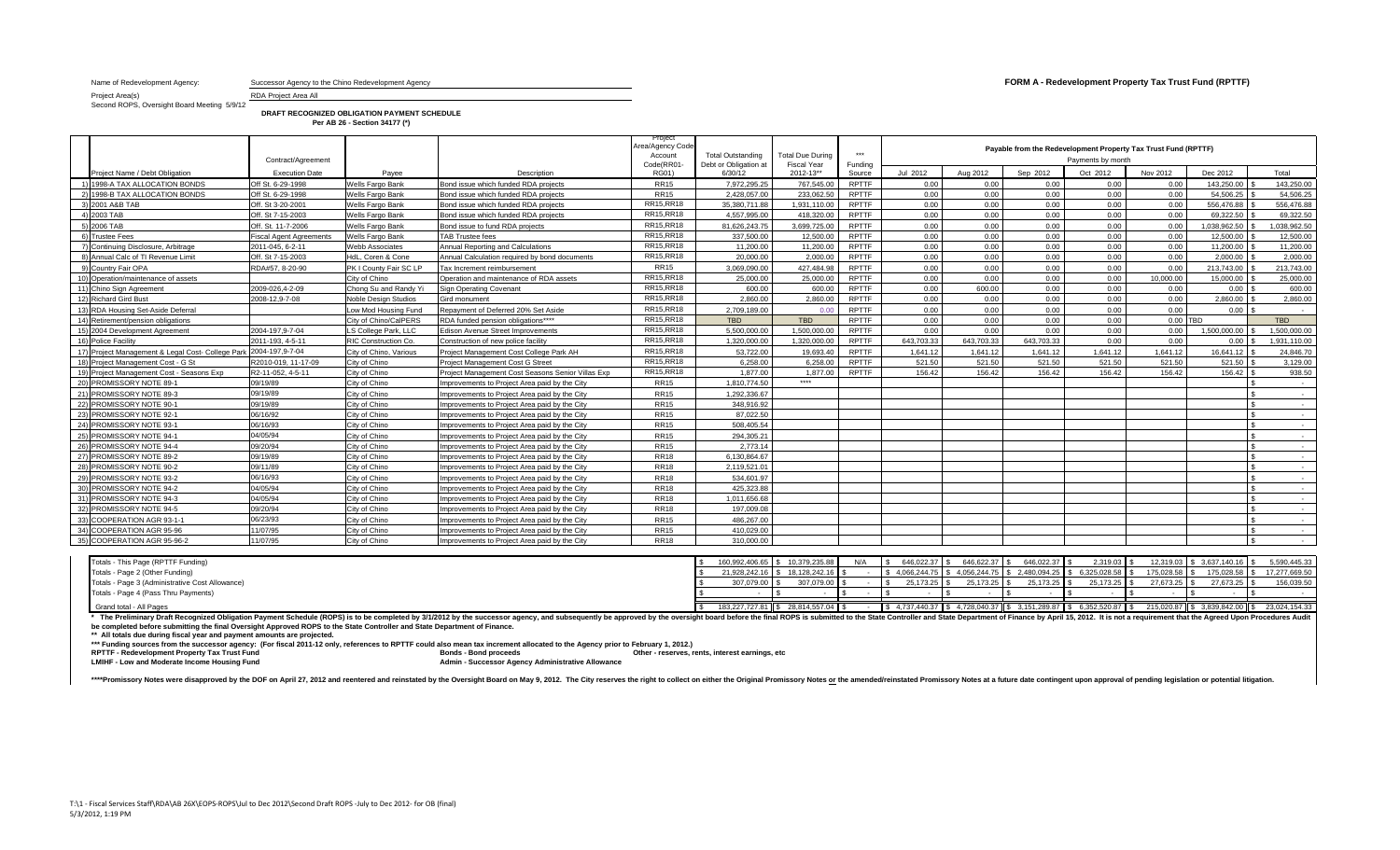Project Area(s) RDA Project Area All

Second ROPS, Oversight Board Meeting 5/9/12

**DRAFT RECOGNIZED OBLIGATION PAYMENT SCHEDULE Per AB 26 - Section 34177 (\*)**

|                       |                                                                                                                                                                                                                                                                                                                                                                   | Contract/Agreement    |                        |                                              | Project<br>Area/Agency Code<br>Account<br>Code(RR01- | <b>Total Outstanding</b>            | <b>Total Due During</b><br><b>Fiscal Year</b> | Funding<br>Source |                |              |                   | Payable from Other Revenue Sources<br>Payments by month |               |               |                 |
|-----------------------|-------------------------------------------------------------------------------------------------------------------------------------------------------------------------------------------------------------------------------------------------------------------------------------------------------------------------------------------------------------------|-----------------------|------------------------|----------------------------------------------|------------------------------------------------------|-------------------------------------|-----------------------------------------------|-------------------|----------------|--------------|-------------------|---------------------------------------------------------|---------------|---------------|-----------------|
|                       | Project Name / Debt Obligation                                                                                                                                                                                                                                                                                                                                    | <b>Execution Date</b> | Pavee                  | Description                                  | RG01)                                                | Debt or Obligation                  | 2012-13**                                     | $***$             | Jul 2012       | Aug 2012     | Sep 2012          | Oct 2012                                                | Nov 2012      | Dec 2012      | Total           |
|                       |                                                                                                                                                                                                                                                                                                                                                                   |                       |                        |                                              |                                                      |                                     |                                               |                   |                |              |                   |                                                         |               |               |                 |
|                       | Fire Station No. 7                                                                                                                                                                                                                                                                                                                                                | R2011-028, 10-19-10   | Javnes Corp of Calif   | Construction of new facility                 | <b>RR15, RR18</b>                                    | 420,560.00                          | 420,560.00                                    | Bonds             | 210.280.00     | 210.280.00   | 0.00              | 0.00                                                    | 0.00          | $0.00$ \$     | 420,560.00      |
| 2)                    | Fire Station No. 1 & Training Center                                                                                                                                                                                                                                                                                                                              | R2011-026, 10-19-10   | Kemp Bros Construction | Construction of new facility and demo of old | RR15, RR18                                           | 2.751.741.00                        | 2.751.741.00                                  | Bonds             | 1.375.870.50   | 1.375.870.50 | 0.00              | 0.00                                                    | 0.00          | $0.00$ \ \$   | 2,751,741.00    |
| 3)                    | Police Facility                                                                                                                                                                                                                                                                                                                                                   | 2011-193, 4-5-11      | RIC Construction Co.   | Construction of new police facility          | <b>RR15, RR18</b>                                    | 7.275.197.00                        | 7.275.197.00                                  | Bonds             | 2.425.065.67   | 2.425.065.67 | 2.425.065.67      | 0.00                                                    | 0.00          | $0.00$ \$     | 7,275,197.00    |
| $\Delta$              | Project Management Costs/PD                                                                                                                                                                                                                                                                                                                                       | 2011-193, 4-5-11      | City of Chino          | Project mgt, construction inspection         | RR15, RR18                                           | 300.343.00                          | 300.343.00                                    | Bonds             | 25,028.58      | 25,028.58    | 25.028.58         | 25,028.58                                               | 25,028.58     | 25,028.58 \$  | 150,171.50      |
|                       |                                                                                                                                                                                                                                                                                                                                                                   |                       |                        |                                              |                                                      |                                     |                                               |                   |                |              |                   |                                                         |               |               |                 |
| 6)                    | 2004 Development Agreement                                                                                                                                                                                                                                                                                                                                        | 2004-197,9-7-04       | LS College Park, LLC   | Affordable Housing Production                | RR15, RR18                                           | 10,000,000.00                       | 6,200,000.00                                  | <b>LMIHF</b>      | 0.00           | 0.00         | 0.00              | 6,200,000.00                                            | 0.00          | $0.00$ \;     | 6.200.000.00    |
| $\overline{7}$        | 09-10 Development Agreement                                                                                                                                                                                                                                                                                                                                       | R2010-019, 11-17-09   | <b>NPHS</b>            | 4923 G Street, affordable housing            | RR15, RR18                                           | 875.551.16                          | 875.551.16                                    | <b>LMIHF</b>      | 30,000,00      | 0.00         | 30.000.00         | 100.000.00                                              | 150.000.00    | 150.000.00    | 460,000.00      |
| 8)                    | 08-09 Development Agreement                                                                                                                                                                                                                                                                                                                                       | R2009-15, 6-2-09      | G. Marquez             | 13079 3rd St. affordable home constr         | RR15, RR18                                           | 284,850,00                          | 284,850,00                                    | <b>LMIHF</b>      | 0.00           | 0.00         | 0.00              | 0.00                                                    | 0.00          | $0.00$ \$     | $\sim$          |
| 9)                    | Season's Senior Villa's Expansion                                                                                                                                                                                                                                                                                                                                 | R2011-052, 4-5-11     | Peters Jepson Partner  | Senior Housing Expansion Design              | RR15, RR18                                           | 20,000,00                           | 20,000.00                                     | <b>LMIHF</b>      | 0.00           | 20,000,00    | 0.00              | 0.00                                                    | 0.00          |               | 20,000,00       |
| 10 <sub>h</sub><br>11 |                                                                                                                                                                                                                                                                                                                                                                   |                       |                        |                                              |                                                      |                                     |                                               |                   |                |              |                   |                                                         |               | -S.           | $\sim$          |
| 12)                   |                                                                                                                                                                                                                                                                                                                                                                   |                       |                        |                                              |                                                      |                                     |                                               |                   |                |              |                   |                                                         |               |               |                 |
| 12)                   |                                                                                                                                                                                                                                                                                                                                                                   |                       |                        |                                              |                                                      |                                     |                                               |                   |                |              |                   |                                                         |               |               |                 |
| (4)                   |                                                                                                                                                                                                                                                                                                                                                                   |                       |                        |                                              |                                                      |                                     |                                               |                   |                |              |                   |                                                         |               |               |                 |
| (5)                   |                                                                                                                                                                                                                                                                                                                                                                   |                       |                        |                                              |                                                      |                                     |                                               |                   |                |              |                   |                                                         |               |               | $\sim$          |
| 16)                   |                                                                                                                                                                                                                                                                                                                                                                   |                       |                        |                                              |                                                      |                                     |                                               |                   |                |              |                   |                                                         |               |               |                 |
| 17)                   |                                                                                                                                                                                                                                                                                                                                                                   |                       |                        |                                              |                                                      |                                     |                                               |                   |                |              |                   |                                                         |               |               | $\sim$          |
| 18                    |                                                                                                                                                                                                                                                                                                                                                                   |                       |                        |                                              |                                                      |                                     |                                               |                   |                |              |                   |                                                         |               |               | $\sim$          |
| 19)                   |                                                                                                                                                                                                                                                                                                                                                                   |                       |                        |                                              |                                                      |                                     |                                               |                   |                |              |                   |                                                         |               |               | $\sim$          |
| 201                   |                                                                                                                                                                                                                                                                                                                                                                   |                       |                        |                                              |                                                      |                                     |                                               |                   |                |              |                   |                                                         |               |               |                 |
|                       |                                                                                                                                                                                                                                                                                                                                                                   |                       |                        |                                              |                                                      |                                     |                                               |                   |                |              |                   |                                                         |               |               |                 |
| 22)                   |                                                                                                                                                                                                                                                                                                                                                                   |                       |                        |                                              |                                                      |                                     |                                               |                   |                |              |                   |                                                         |               |               | $\sim$          |
| 231                   |                                                                                                                                                                                                                                                                                                                                                                   |                       |                        |                                              |                                                      |                                     |                                               |                   |                |              |                   |                                                         |               |               | $\sim$          |
| 24)                   |                                                                                                                                                                                                                                                                                                                                                                   |                       |                        |                                              |                                                      |                                     |                                               |                   |                |              |                   |                                                         |               |               | $\sim$          |
| 251                   |                                                                                                                                                                                                                                                                                                                                                                   |                       |                        |                                              |                                                      |                                     |                                               |                   |                |              |                   |                                                         |               |               | - 1             |
| 261                   |                                                                                                                                                                                                                                                                                                                                                                   |                       |                        |                                              |                                                      |                                     |                                               |                   |                |              |                   |                                                         |               |               | $\sim$          |
| 27)                   |                                                                                                                                                                                                                                                                                                                                                                   |                       |                        |                                              |                                                      |                                     |                                               |                   |                |              |                   |                                                         |               |               |                 |
| 28)                   |                                                                                                                                                                                                                                                                                                                                                                   |                       |                        |                                              |                                                      |                                     |                                               |                   |                |              |                   |                                                         |               |               | $\sim$          |
| 29)                   |                                                                                                                                                                                                                                                                                                                                                                   |                       |                        |                                              |                                                      |                                     |                                               |                   |                |              |                   |                                                         |               |               | $\sim$          |
| 30)                   |                                                                                                                                                                                                                                                                                                                                                                   |                       |                        |                                              |                                                      |                                     |                                               |                   |                |              |                   |                                                         |               |               | $\sim$          |
|                       |                                                                                                                                                                                                                                                                                                                                                                   |                       |                        |                                              |                                                      |                                     |                                               |                   |                |              |                   |                                                         |               |               |                 |
| 32)                   |                                                                                                                                                                                                                                                                                                                                                                   |                       |                        |                                              |                                                      |                                     |                                               |                   |                |              |                   |                                                         |               |               | $\sim$ $-$      |
|                       |                                                                                                                                                                                                                                                                                                                                                                   |                       |                        |                                              |                                                      |                                     |                                               |                   |                |              |                   |                                                         |               |               | $\sim$          |
|                       | Totals - LMIHF                                                                                                                                                                                                                                                                                                                                                    |                       |                        |                                              |                                                      | 11.180.401.16                       | 7.380.401.16                                  |                   | 30,000,00      | 20,000,00    | 30,000,00         | 6.300.000.00                                            | 150,000,00    | 150,000,00    | \$6,680,000,00  |
|                       | <b>Totals - Bond Proceeds</b>                                                                                                                                                                                                                                                                                                                                     |                       |                        |                                              |                                                      | 10.747.841.00                       | \$10.747.841.00                               |                   | \$4.036,244.75 | 4.036.244.75 | 2.450.094.25<br>ፍ | 25.028.58                                               | 25.028.58     | 25.028.58     | \$10,597,669,50 |
|                       | Totals - Other                                                                                                                                                                                                                                                                                                                                                    |                       |                        |                                              |                                                      |                                     |                                               |                   |                |              |                   |                                                         |               |               | \$0.00          |
|                       |                                                                                                                                                                                                                                                                                                                                                                   |                       |                        |                                              |                                                      | $$21,928,242.16$ \ $$18,128,242.16$ |                                               |                   |                |              |                   |                                                         | 175,028.58 \$ |               |                 |
|                       | Grand total - This Page                                                                                                                                                                                                                                                                                                                                           |                       |                        |                                              |                                                      |                                     |                                               |                   |                |              |                   |                                                         |               | 175,028.58 \$ | 17,277,669.50   |
|                       | * The Preliminary Draft Recognized Obligation Payment Schedule (ROPS) is to be completed by 3/1/2012 by the successor agency, and subsequently be approved by the oversight board before the final ROPS is submitted to the St<br>Audit be completed before submitting the final Oversight Approved ROPS to the State Controller and State Department of Finance. |                       |                        |                                              |                                                      |                                     |                                               |                   |                |              |                   |                                                         |               |               |                 |
|                       | ** All total due during fiscal year and payment amounts are projected.<br>*** Funding sources from the successor agency: (For fiscal 2011-12 only, references to RPTTF could also mean tax increment allocated to the Agency prior to February 1, 2012.)                                                                                                          |                       |                        |                                              |                                                      |                                     |                                               |                   |                |              |                   |                                                         |               |               |                 |

**\*\* Funding sources from the successor agency: (FORPTTF - Redevelopment Property Tax Trust Fund LMHF - Low and Moderate Income Housing Fund** 

RPTTF - Redevelopment Property Tax Trust Fund the set of the server and the server of the serves of the serves of the serves of the serves of the serves of the serves of the serves of the serves of the server of the server

Name of Redevelopment Agency: **Successor Agency to the Chino Redevelopment Agency Successor Agency to the Chino Redevelopment Agency of the Chino Redevelopment Departy Tax Trust Fund (RPTTF)**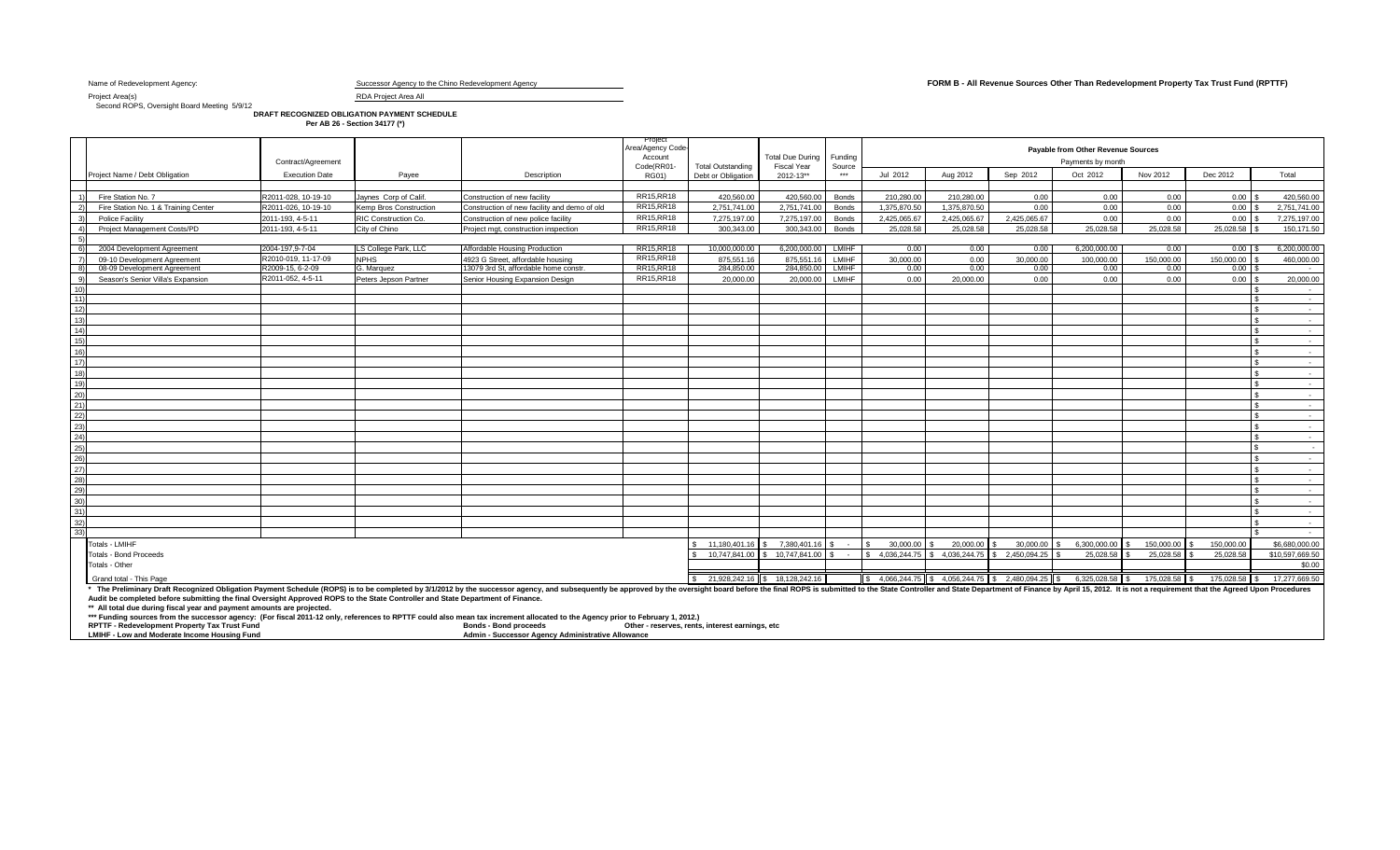### Name of Redevelopment Agency: Successor Agency to the Chino Redevelopment Agency **Form Containity Cost Allowance Paid With Redevelopment Property Tax Trust Fund (RPTTF)**

Project Area(s) RDA Project Area All Second ROPS, Oversight Board Meeting 5/9/12

**DRAFT RECOGNIZED OBLIGATION PAYMENT SCHEDULE Per AB 26 - Section 34177 (\*)**

|                |                                                                        |               | Project<br>Area/Agency Code<br>Account                                                                                                                                                                                                                                                                                                                                                                                                                                                                                                                       |                            | <b>Total Due During</b>                        |                                 | Payable from the Administrative Allowance Allocation ****<br>Payments by month |           |           |           |                                                                                                                                                               |           |           |                                    |  |  |  |
|----------------|------------------------------------------------------------------------|---------------|--------------------------------------------------------------------------------------------------------------------------------------------------------------------------------------------------------------------------------------------------------------------------------------------------------------------------------------------------------------------------------------------------------------------------------------------------------------------------------------------------------------------------------------------------------------|----------------------------|------------------------------------------------|---------------------------------|--------------------------------------------------------------------------------|-----------|-----------|-----------|---------------------------------------------------------------------------------------------------------------------------------------------------------------|-----------|-----------|------------------------------------|--|--|--|
|                | Project Name / Debt Obligation                                         | Payee         | Description                                                                                                                                                                                                                                                                                                                                                                                                                                                                                                                                                  | Code(RR01-<br><b>RG01)</b> | <b>Total Outstanding</b><br>Debt or Obligation | <b>Fiscal Year</b><br>2012-13** | Funding<br>Source **                                                           | Jul 2012  | Aug 2012  | Sep 2012  | Oct 2012                                                                                                                                                      | Nov 2012  | Dec 2012  | Total                              |  |  |  |
|                | 1) Administrative Budget                                               | City of Chino | Admin staff salaries and benefits                                                                                                                                                                                                                                                                                                                                                                                                                                                                                                                            | RR15, RR18                 | 259,857.00                                     | 259,857.00                      | <b>RPTTF</b>                                                                   | 21,654.75 | 21,654.75 | 21,654.75 | 21,654.75                                                                                                                                                     | 21,654.75 | 21,654.75 | 129,928.50                         |  |  |  |
|                | 2) Operations and Maintenance                                          | City of Chino | Supplies, Operations.                                                                                                                                                                                                                                                                                                                                                                                                                                                                                                                                        | RR15, RR18                 | 600.00                                         | 600.00                          | <b>RPTTF</b>                                                                   | 50.00     | 50.00     | 50.00     | 50.00                                                                                                                                                         | 50.00     | 50.00     | 300.00                             |  |  |  |
|                | 3) Financial & Attorney Services                                       | Various       | Consulting services                                                                                                                                                                                                                                                                                                                                                                                                                                                                                                                                          | RR15, RR18                 | 5,000.00                                       | 5,000.00                        | <b>RPTTF</b>                                                                   | 0.00      | 0.00      | 0.00      | 0.00                                                                                                                                                          | 2,500.00  | 2,500.00  | 5,000.00                           |  |  |  |
|                | 4) Allocated Cost                                                      | City of Chino | Insurance and building allocated                                                                                                                                                                                                                                                                                                                                                                                                                                                                                                                             | RR15, RR18                 | 41,622.00                                      | 41,622.00                       | RPTTF                                                                          | 3,468.50  | 3,468.50  | 3,468.50  | 3,468.50                                                                                                                                                      | 3,468.50  | 3,468.50  | 20,811.00<br>£.                    |  |  |  |
| 5)             |                                                                        |               |                                                                                                                                                                                                                                                                                                                                                                                                                                                                                                                                                              |                            |                                                |                                 |                                                                                |           |           |           |                                                                                                                                                               |           |           | $\sim$                             |  |  |  |
| 6)             |                                                                        |               |                                                                                                                                                                                                                                                                                                                                                                                                                                                                                                                                                              |                            |                                                |                                 |                                                                                |           |           |           |                                                                                                                                                               |           |           | $\mathbf{R}$<br>$\sim$             |  |  |  |
| $\overline{7}$ |                                                                        |               |                                                                                                                                                                                                                                                                                                                                                                                                                                                                                                                                                              |                            |                                                |                                 |                                                                                |           |           |           |                                                                                                                                                               |           |           | $\mathcal{S}$<br>$\sim 10$         |  |  |  |
| 8)             |                                                                        |               |                                                                                                                                                                                                                                                                                                                                                                                                                                                                                                                                                              |                            |                                                |                                 |                                                                                |           |           |           |                                                                                                                                                               |           |           | \$.<br>$\sim$ $-$                  |  |  |  |
| 9)             |                                                                        |               |                                                                                                                                                                                                                                                                                                                                                                                                                                                                                                                                                              |                            |                                                |                                 |                                                                                |           |           |           |                                                                                                                                                               |           |           | $\mathbf{R}$<br>$\sim 10^{-11}$    |  |  |  |
| 10)            |                                                                        |               |                                                                                                                                                                                                                                                                                                                                                                                                                                                                                                                                                              |                            |                                                |                                 |                                                                                |           |           |           |                                                                                                                                                               |           |           | $\mathfrak{L}$<br>$\sim$           |  |  |  |
| 11)            |                                                                        |               |                                                                                                                                                                                                                                                                                                                                                                                                                                                                                                                                                              |                            |                                                |                                 |                                                                                |           |           |           |                                                                                                                                                               |           |           | $\mathfrak{F}$<br>$\sim$ $-$       |  |  |  |
| 12)            |                                                                        |               |                                                                                                                                                                                                                                                                                                                                                                                                                                                                                                                                                              |                            |                                                |                                 |                                                                                |           |           |           |                                                                                                                                                               |           |           | $\sim$ 100 $\mu$                   |  |  |  |
| 13)            |                                                                        |               |                                                                                                                                                                                                                                                                                                                                                                                                                                                                                                                                                              |                            |                                                |                                 |                                                                                |           |           |           |                                                                                                                                                               |           |           | $\mathfrak{F}$<br>$\sim$           |  |  |  |
| 14)            |                                                                        |               |                                                                                                                                                                                                                                                                                                                                                                                                                                                                                                                                                              |                            |                                                |                                 |                                                                                |           |           |           |                                                                                                                                                               |           |           | \$<br>$\sim$ $-$                   |  |  |  |
| 15)            |                                                                        |               |                                                                                                                                                                                                                                                                                                                                                                                                                                                                                                                                                              |                            |                                                |                                 |                                                                                |           |           |           |                                                                                                                                                               |           |           | $\hat{\mathbf{r}}$<br>$\sim$       |  |  |  |
| 16)<br>17)     |                                                                        |               |                                                                                                                                                                                                                                                                                                                                                                                                                                                                                                                                                              |                            |                                                |                                 |                                                                                |           |           |           |                                                                                                                                                               |           |           | \$<br>$\sim$ $-$<br>$\mathcal{S}$  |  |  |  |
| 18)            |                                                                        |               |                                                                                                                                                                                                                                                                                                                                                                                                                                                                                                                                                              |                            |                                                |                                 |                                                                                |           |           |           |                                                                                                                                                               |           |           | $\sim$ $-$<br>$\mathfrak{L}$       |  |  |  |
| 19)            |                                                                        |               |                                                                                                                                                                                                                                                                                                                                                                                                                                                                                                                                                              |                            |                                                |                                 |                                                                                |           |           |           |                                                                                                                                                               |           |           | $\sim$<br>$\mathfrak{L}$           |  |  |  |
| 20)            |                                                                        |               |                                                                                                                                                                                                                                                                                                                                                                                                                                                                                                                                                              |                            |                                                |                                 |                                                                                |           |           |           |                                                                                                                                                               |           |           | $\sim$<br>$\mathfrak{F}$<br>$\sim$ |  |  |  |
| 21)            |                                                                        |               |                                                                                                                                                                                                                                                                                                                                                                                                                                                                                                                                                              |                            |                                                |                                 |                                                                                |           |           |           |                                                                                                                                                               |           |           | $\mathfrak{L}$<br>$\sim$           |  |  |  |
| 22)            |                                                                        |               |                                                                                                                                                                                                                                                                                                                                                                                                                                                                                                                                                              |                            |                                                |                                 |                                                                                |           |           |           |                                                                                                                                                               |           |           | $\mathbf{R}$<br>$\sim$ 100 $\mu$   |  |  |  |
| 23)            |                                                                        |               |                                                                                                                                                                                                                                                                                                                                                                                                                                                                                                                                                              |                            |                                                |                                 |                                                                                |           |           |           |                                                                                                                                                               |           |           | $\mathbf{s}$<br>$\sim$             |  |  |  |
| (24)           |                                                                        |               |                                                                                                                                                                                                                                                                                                                                                                                                                                                                                                                                                              |                            |                                                |                                 |                                                                                |           |           |           |                                                                                                                                                               |           |           | $\mathfrak{F}$<br>$\sim$           |  |  |  |
| 25)            |                                                                        |               |                                                                                                                                                                                                                                                                                                                                                                                                                                                                                                                                                              |                            |                                                |                                 |                                                                                |           |           |           |                                                                                                                                                               |           |           | \$<br>$\sim$ $-$                   |  |  |  |
| 26)            |                                                                        |               |                                                                                                                                                                                                                                                                                                                                                                                                                                                                                                                                                              |                            |                                                |                                 |                                                                                |           |           |           |                                                                                                                                                               |           |           | $\mathfrak{L}$<br>$\sim$           |  |  |  |
| 27)            |                                                                        |               |                                                                                                                                                                                                                                                                                                                                                                                                                                                                                                                                                              |                            |                                                |                                 |                                                                                |           |           |           |                                                                                                                                                               |           |           | $\mathbf{R}$<br>$\sim$ 100 $\mu$   |  |  |  |
| 28)            |                                                                        |               |                                                                                                                                                                                                                                                                                                                                                                                                                                                                                                                                                              |                            |                                                |                                 |                                                                                |           |           |           |                                                                                                                                                               |           |           | $\mathfrak{L}$<br>$\sim$           |  |  |  |
|                |                                                                        |               |                                                                                                                                                                                                                                                                                                                                                                                                                                                                                                                                                              |                            |                                                |                                 |                                                                                |           |           |           |                                                                                                                                                               |           |           | \$<br>$\sim$                       |  |  |  |
|                |                                                                        |               |                                                                                                                                                                                                                                                                                                                                                                                                                                                                                                                                                              |                            |                                                |                                 |                                                                                |           |           |           |                                                                                                                                                               |           |           | $\mathfrak{L}$<br>$\sim$           |  |  |  |
|                |                                                                        |               |                                                                                                                                                                                                                                                                                                                                                                                                                                                                                                                                                              |                            |                                                |                                 |                                                                                |           |           |           |                                                                                                                                                               |           |           | $\mathfrak{F}$<br>$\sim$ $-$       |  |  |  |
|                |                                                                        |               |                                                                                                                                                                                                                                                                                                                                                                                                                                                                                                                                                              |                            |                                                |                                 |                                                                                |           |           |           |                                                                                                                                                               |           |           | $\mathfrak{L}$<br>$\sim$           |  |  |  |
|                |                                                                        |               |                                                                                                                                                                                                                                                                                                                                                                                                                                                                                                                                                              |                            |                                                |                                 |                                                                                |           |           |           |                                                                                                                                                               |           |           | ፍ<br>$\sim$                        |  |  |  |
|                |                                                                        |               |                                                                                                                                                                                                                                                                                                                                                                                                                                                                                                                                                              |                            |                                                |                                 |                                                                                |           |           |           |                                                                                                                                                               |           |           | $\sim$                             |  |  |  |
|                |                                                                        |               |                                                                                                                                                                                                                                                                                                                                                                                                                                                                                                                                                              |                            |                                                |                                 |                                                                                |           |           |           |                                                                                                                                                               |           |           | $\mathfrak{L}$<br>$\sim$ $-$       |  |  |  |
|                |                                                                        |               |                                                                                                                                                                                                                                                                                                                                                                                                                                                                                                                                                              |                            |                                                |                                 |                                                                                |           |           |           |                                                                                                                                                               |           |           | $\mathbf{\hat{S}}$<br>$\sim 10$    |  |  |  |
|                | <b>Totals - This Page</b>                                              |               |                                                                                                                                                                                                                                                                                                                                                                                                                                                                                                                                                              |                            | $\mathfrak{S}$<br>307,079.00 \$                | 307,079.00 \$ -                 |                                                                                |           |           |           | $\frac{1}{3}$ 25,173.25 $\frac{1}{3}$ 25,173.25 $\frac{1}{3}$ 25,173.25 $\frac{1}{3}$ 25,173.25 $\frac{1}{3}$ 27,673.25 $\frac{1}{3}$ 27,673.25 $\frac{1}{3}$ |           |           | 156,039.50                         |  |  |  |
|                | ** All total due during fiscal year and payment amounts are projected. |               | * The Preliminary Draft Recognized Obligation Payment Schedule (ROPS) is to be completed by 3/1/2012 by the successor agency, and subsequently be approved by the oversight board before the final ROPS is submitted to the St<br>15, 2012. It is not a requirement that the Agreed Upon Procedures Audit be completed before submitting the final Oversight Approved ROPS to the State Controller and State Department of Finance.<br><u>. Alexander de la contrata de la contrata de la contrata de la contrata de la contrata de la contrata de la co</u> |                            |                                                |                                 |                                                                                |           |           |           |                                                                                                                                                               |           |           |                                    |  |  |  |

**\*\*\* Funding sources from the successor agency: (For fiscal 2011-12 only, references to RPTTF could also mean tax increment allocated to the Agency prior to February 1, 2012.)**

**RPTTF - Redevelopment Property Tax Trust Fund LMIHF - Low and Moderate Income Housing Fund** 

**Admin - Successor Agency Administrative Allowance** 

\*\*\*\* - Administrative Cost Allowance caps are 5% of Form A 6-month totals in 2011-12 and 3% of Form A 6-month totals in 2012-13. The calculation should not factor in pass through payments paid for with RPTTF in Form D.